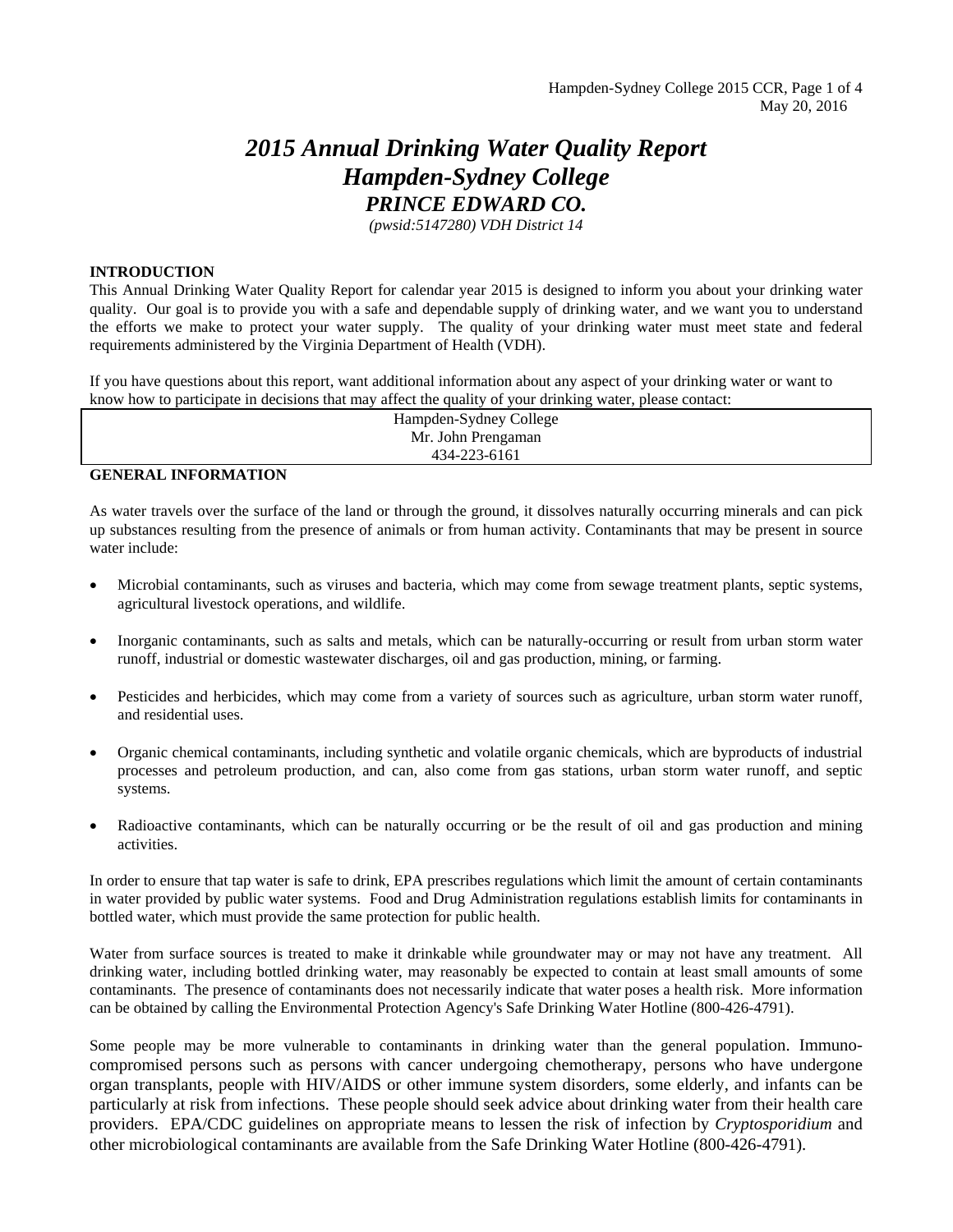#### **SOURCES AND TREATMENT OF YOUR DRINKING WATER**

The source of your drinking water is groundwater from six drilled wells. Continuous chlorination of your water is provided. The water is also treated for corrosion control and elevated levels of iron and manganese, with greensand filtration.

A source water assessment of our system was conducted in 2003 by the Virginia Department of Health. The wells were determined to be of high susceptibility to contamination using the criteria developed by the state in its approved Source Water Assessment Program. The assessment report consists of maps showing the source water assessment area, an inventory of known land use activities of concern, and documentation of any known contamination within the last 5 years. The report is available by contacting your water system operator at the phone number or address given elsewhere in this drinking water quality report.

#### **DEFINITIONS**

Contaminants in your drinking water are routinely monitored according to federal and state regulations. In the table and elsewhere in this report you will find terms and abbreviations you might not be familiar with. The following definitions are provided to help you better understand these terms:

**Parts per million (ppm) or Milligrams per liter (mg/l)** - one part per million corresponds to one minute in two years or one penny in \$10,000.

**Parts per billion (ppb) or Micrograms per liter** - one part per billion corresponds to one minute in 2,000 years, or one penny in \$10,000,000.

**Picocuries per liter (pCi/l)** - picocuries per liter is a measure of the radioactivity in water.

Action Level (AL) - the concentration of a contaminant, which, if exceeded, triggers treatment or other requirements, which a water system must follow.

**Maximum Contaminant Level Goal (MCLG)** *-* the level of a contaminant in drinking water below which there is no known or expected risk to health. MCLGs allow for a margin of safety.

**Maximum Contaminant Level (MCL)** - the highest level of a contaminant that is allowed in drinking water. MCLs are set as close to the MCLGs as feasible using the best available treatment technology.

**Secondary Maximum Contaminant Level (SMCL)** – the maximum permissible level of a contaminant in water based on aesthetic considerations

**Treatment Technique (TT)** - a required process intended to reduce the level of a contaminant in drinking water.

**Maximum Residual Disinfectant Level (MRDL)** - The highest level of a disinfectant allowed in drinking water. There is convincing evidence that addition of a disinfectant is necessary for control of microbial contaminants.

**Maximum Residual Disinfectant Level Goal (MRDLG)** - The level of a drinking water disinfectant below which there is no known or expected risk to health.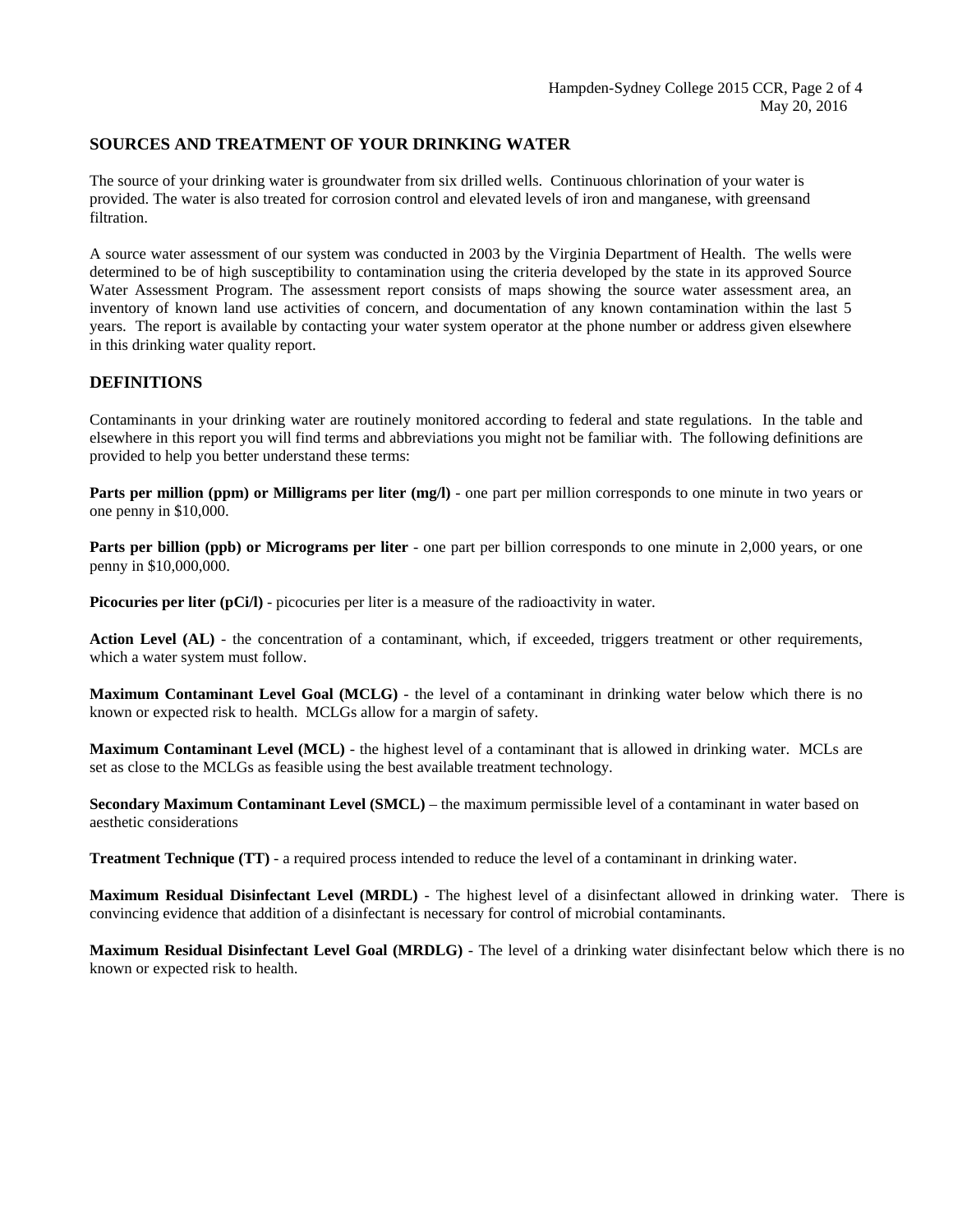## **WATER QUALITY RESULTS**

We routinely monitor for various contaminants in the water supply to meet all regulatory requirements. The table below lists only those contaminants that had some level of detection. Many other contaminants have been analyzed but were not present or were below the detection limits of the lab equipment.

| <b>Inorganic Contaminants</b>                      |                      |                                    |                                                                                                                     |                   |                          |                                                                                                                                                                                                                                                                                                                                                                       |  |  |
|----------------------------------------------------|----------------------|------------------------------------|---------------------------------------------------------------------------------------------------------------------|-------------------|--------------------------|-----------------------------------------------------------------------------------------------------------------------------------------------------------------------------------------------------------------------------------------------------------------------------------------------------------------------------------------------------------------------|--|--|
| <b>Contaminant / Unit of</b><br><b>Measurement</b> | <b>MCLG</b>          | <b>MCL</b>                         | <b>Level Found / Range</b>                                                                                          | <b>Violation</b>  | Date of<br><b>Sample</b> | <b>Typical Source of</b><br><b>Contamination</b>                                                                                                                                                                                                                                                                                                                      |  |  |
| Nitrate<br>(ppm)                                   | 10                   | 10                                 | 0.1                                                                                                                 | No                | August<br>2014           | Runoff from fertilizer use:<br>Leaching from septic<br>tanks, sewage; Erosion of<br>natural deposits                                                                                                                                                                                                                                                                  |  |  |
| Fluoride<br>(ppm)                                  | $\overline{4}$       | $\overline{4}$                     | Highest: $0.19$<br>Range: 0.17 to 0.19                                                                              | No                | August<br>2014           | Erosion of natural<br>deposits; Water additive<br>which promotes strong<br>teeth; Discharge from<br>fertilizer and aluminum<br>factories<br>Discharge of drilling<br>wastes; Discharge from<br>metal refineries; Erosion of<br>natural deposits<br>Erosion of natural<br>deposits; Runoff from<br>orchards; Runoff from<br>glass and electronics<br>production wastes |  |  |
| Barium<br>(ppm)                                    | $\overline{2}$       | $\mathfrak{2}$                     | Highest: $0.058$<br>Range: 0.012 to 0.058                                                                           | No                | August<br>2014           |                                                                                                                                                                                                                                                                                                                                                                       |  |  |
| Arsenic<br>(ppb)                                   | $\mathbf{0}$         | 10                                 | Highest: 0.9<br>Range: < 0.5 to 0.9                                                                                 | N <sub>o</sub>    | August<br>2014           |                                                                                                                                                                                                                                                                                                                                                                       |  |  |
|                                                    |                      |                                    | <b>Lead and Copper</b>                                                                                              |                   |                          |                                                                                                                                                                                                                                                                                                                                                                       |  |  |
| <b>Contaminant / Unit of</b><br><b>Measurement</b> | <b>MCLG</b>          | MCL                                | <b>Level Found / Range</b>                                                                                          | <b>Exceedence</b> | Date of<br><b>Sample</b> | <b>Typical Source of</b><br>Contamination                                                                                                                                                                                                                                                                                                                             |  |  |
| Lead<br>(ppb)                                      | $\mathbf{0}$         | $AL=15$                            | $2.0$ (90 <sup>th</sup> percentile)<br>Range: $<$ 1 to 5<br>Of the ten samples collected<br>none exceeded the AL.   | No                | August<br>2015           | Corrosion of household<br>plumbing systems;<br>Erosion of natural deposits                                                                                                                                                                                                                                                                                            |  |  |
| Copper<br>(ppm)                                    | 1.3                  | $AL=1.3$                           | $0.1$ (90 <sup>th</sup> percentile)<br>Range: 0.01 to 0.10<br>Of the ten samples collected<br>none exceeded the AL. | N <sub>o</sub>    | August<br>2015           | Corrosion of household<br>plumbing systems;<br>Erosion of natural deposits                                                                                                                                                                                                                                                                                            |  |  |
|                                                    |                      |                                    | <b>Radiological Contaminants</b>                                                                                    |                   |                          |                                                                                                                                                                                                                                                                                                                                                                       |  |  |
| <b>Contaminant / Unit of</b><br><b>Measurement</b> | <b>MCLG</b>          | <b>MCL</b>                         | <b>Level Found/Range</b>                                                                                            | <b>Violation</b>  | Date of<br><b>Sample</b> | <b>Typical Source of</b><br><b>Contamination</b>                                                                                                                                                                                                                                                                                                                      |  |  |
| Alpha emitters (pCi/L)                             | $\mathbf{0}$         | 15                                 | Highest: 2.2<br>Range: ND to 2.2                                                                                    | N <sub>0</sub>    | September<br>2011        | Erosion of natural deposits                                                                                                                                                                                                                                                                                                                                           |  |  |
| <b>Combined Radium</b><br>(pCi/L)                  | $\boldsymbol{0}$     | 5                                  | Highest: 2.1<br>Range: 0.5 to 2.1                                                                                   | N <sub>0</sub>    | September<br>2011        | Erosion of natural deposits                                                                                                                                                                                                                                                                                                                                           |  |  |
|                                                    |                      |                                    | <b>Microbiological Contaminants</b>                                                                                 |                   |                          |                                                                                                                                                                                                                                                                                                                                                                       |  |  |
| <b>Contaminant / Unit of</b><br><b>Measurement</b> | <b>MCLG</b>          | <b>MCL</b>                         | <b>Level Found</b>                                                                                                  | <b>Violation</b>  | Date of<br><b>Sample</b> | <b>Typical Source of</b><br><b>Contamination</b>                                                                                                                                                                                                                                                                                                                      |  |  |
| Total Coliform Bacteria                            | $\boldsymbol{0}$     | 1<br>positive<br>monthly<br>sample | None Detected                                                                                                       | No                | Monthly<br>2015          | Naturally present in the<br>environment                                                                                                                                                                                                                                                                                                                               |  |  |
|                                                    |                      |                                    | <b>Disinfection Byproducts</b>                                                                                      |                   |                          |                                                                                                                                                                                                                                                                                                                                                                       |  |  |
| Contaminant / Unit of<br><b>Measurement</b>        | <b>MCLG</b>          | MCL                                | <b>Level Found / Range</b>                                                                                          | <b>Violation</b>  | Date of<br><b>Sample</b> | <b>Typical Source of</b><br>Contamination                                                                                                                                                                                                                                                                                                                             |  |  |
| HAA5s (Total<br>Haloacetic Acids)<br>ppb           | N/A                  | 60                                 | Highest: 11<br>Range: 0.6 - 11                                                                                      | N <sub>0</sub>    | August<br>2015           | By-product of drinking<br>water disinfection                                                                                                                                                                                                                                                                                                                          |  |  |
| <b>TTHMs</b> (Total<br>Trihalomethanes)<br>ppb     | N/A                  | 80                                 | Highest: 9.8<br>Range: 3.8 - 9.8                                                                                    | No                | August<br>2015           | By-product of drinking<br>water disinfection                                                                                                                                                                                                                                                                                                                          |  |  |
| Chlorine<br>(ppm)                                  | <b>MRDLG</b><br>$=4$ | <b>MRDL</b><br>$=4$                | Highest Qtly Avg.: 0.98<br>Range: 0.03-1.77                                                                         | No                | Monthly<br>2015          | Water additive used to<br>control microbes                                                                                                                                                                                                                                                                                                                            |  |  |